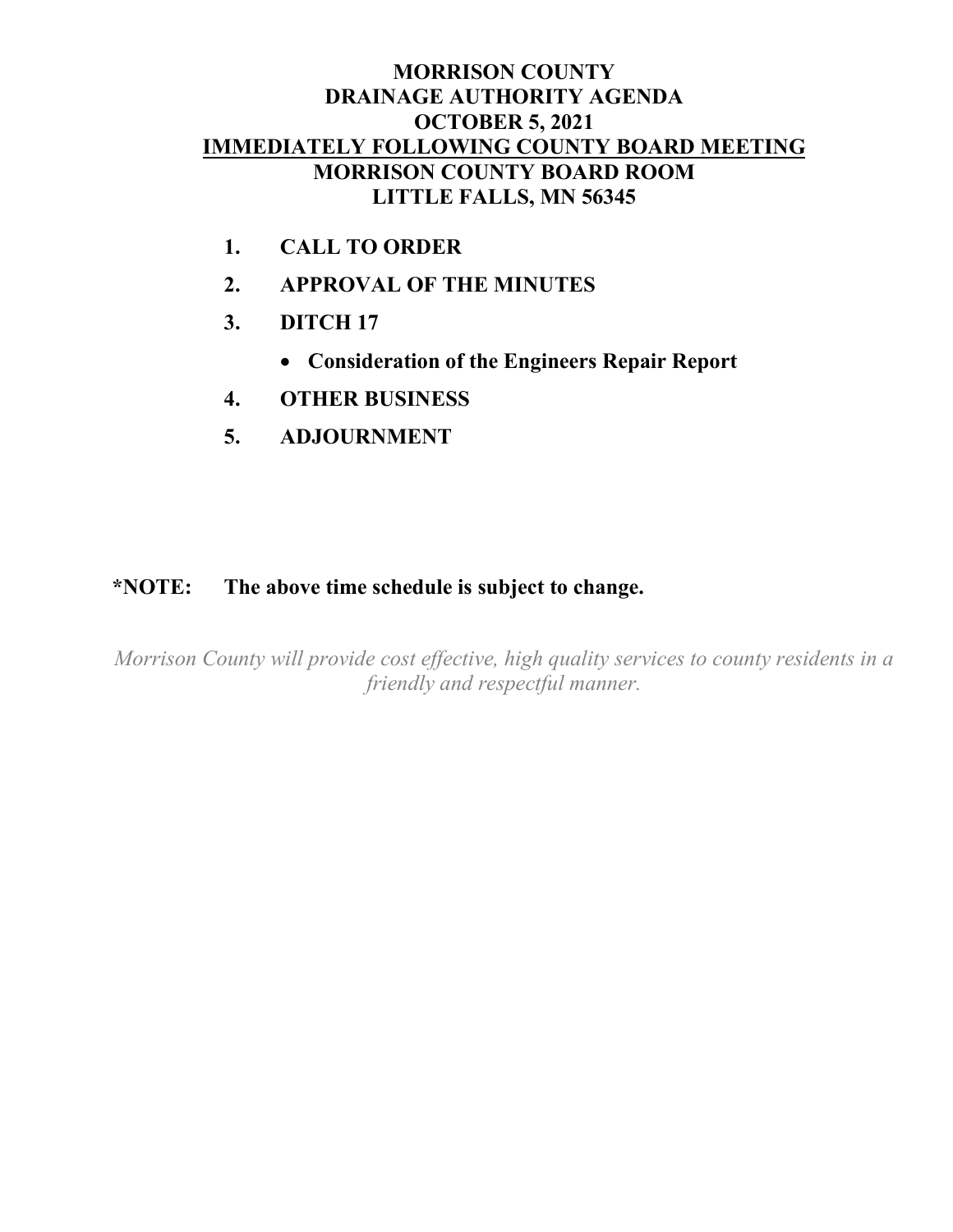Drainage Authority Board Official Minutes SEPTEMBER 21, 2021 PAGE 1 of 1

The meeting was held at the County Board Room, in Little Falls, MN, and was called to order at 10:27 a.m. by Chairman Wilson.

**Members present:** Commissioners Randy Winscher, Jeff Jelinski, Mike Wilson, Greg Blaine, and Mike LeMieur.

**Staff present:** Brad Vold, Steve Backowski, Chelsey Robinson, and Tabitha Maher.

**Others present:**

### **APPROVE THE DRAINAGE AUTHORITY BOARD MINUTES**

A motion was made by Commissioner Blaine, seconded by Commissioner Jelinski and carried unanimously to approve the Drainage Authority Board Minutes for July 20th, 2021.

### **DITCH 1**

A motion was made by Commissioner Winscher, seconded by Commissioner Blaine and carried unanimously to authorize the County Engineer to proceed with correcting the Paul Sachs ditch work that created an unauthorized outlet into Public Ditch 1.

### **DITCH 18**

A motion was made by Commissioner LeMieur, seconded by Commissioner Jelinski and carried unanimously directing the Auditor/Treasure to solicit comment from benefitted property owners on the repair of PD-18, 18-1 and 18-2 and report back the findings at a future meeting.

### **DITCH 17 UPDATE**

Steve Backowski, County Engineer, updated the Ditch Authority that progress was slow on the public ditch 17 repair due to required preliminary work resulting from a change in original alignment.

### **RECORDING DOCUMENT**

A motion was made by Commissioner LeMieur, seconded by Commissioner Winscher and carried unanimously to authorize the County Auditor/Treasurer to work with Rinke Noonan Law Firm to create a template of recording benefited land within a ditch that may be subject to financial obligations.

#### **ADJOURNMENT**

A motion was made by Commissioner Jelinski, seconded by Commissioner Winscher and carried unanimously to adjourn the meeting at 11:08 am.

Mike Wilson, Chairman

 $\mathcal{L}_\text{max}$  , where  $\mathcal{L}_\text{max}$  and  $\mathcal{L}_\text{max}$  and  $\mathcal{L}_\text{max}$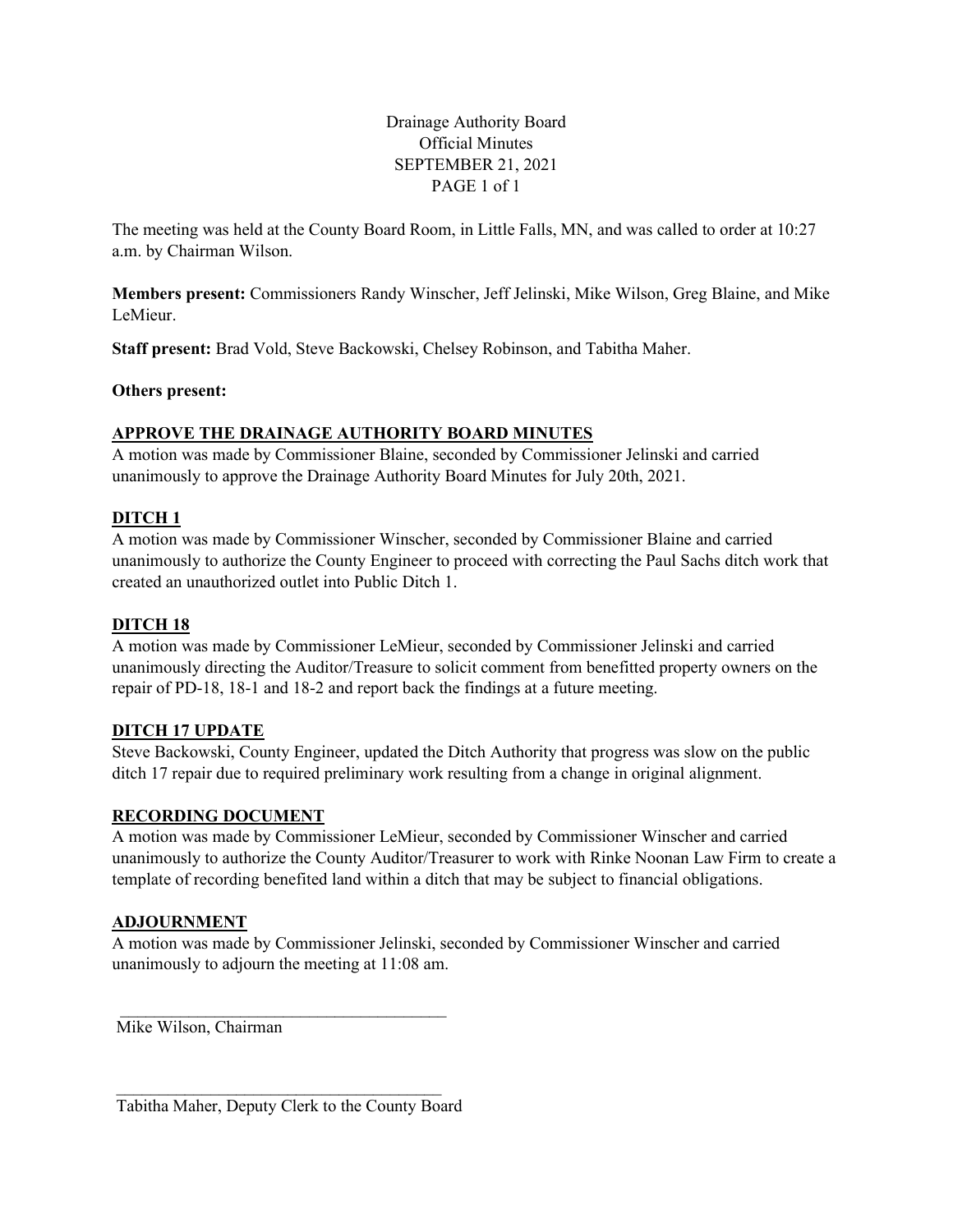# MORRISON COUNTY PUBLIC DITCH SYSTEM 17

# Engineers Repair Report

Morrison County Ditch Authority

October 8, 2021

 Prepared by Steven C. Backowski Morrison County Engineer

Steven C. Backowski Morrison County Engineer License No. 18286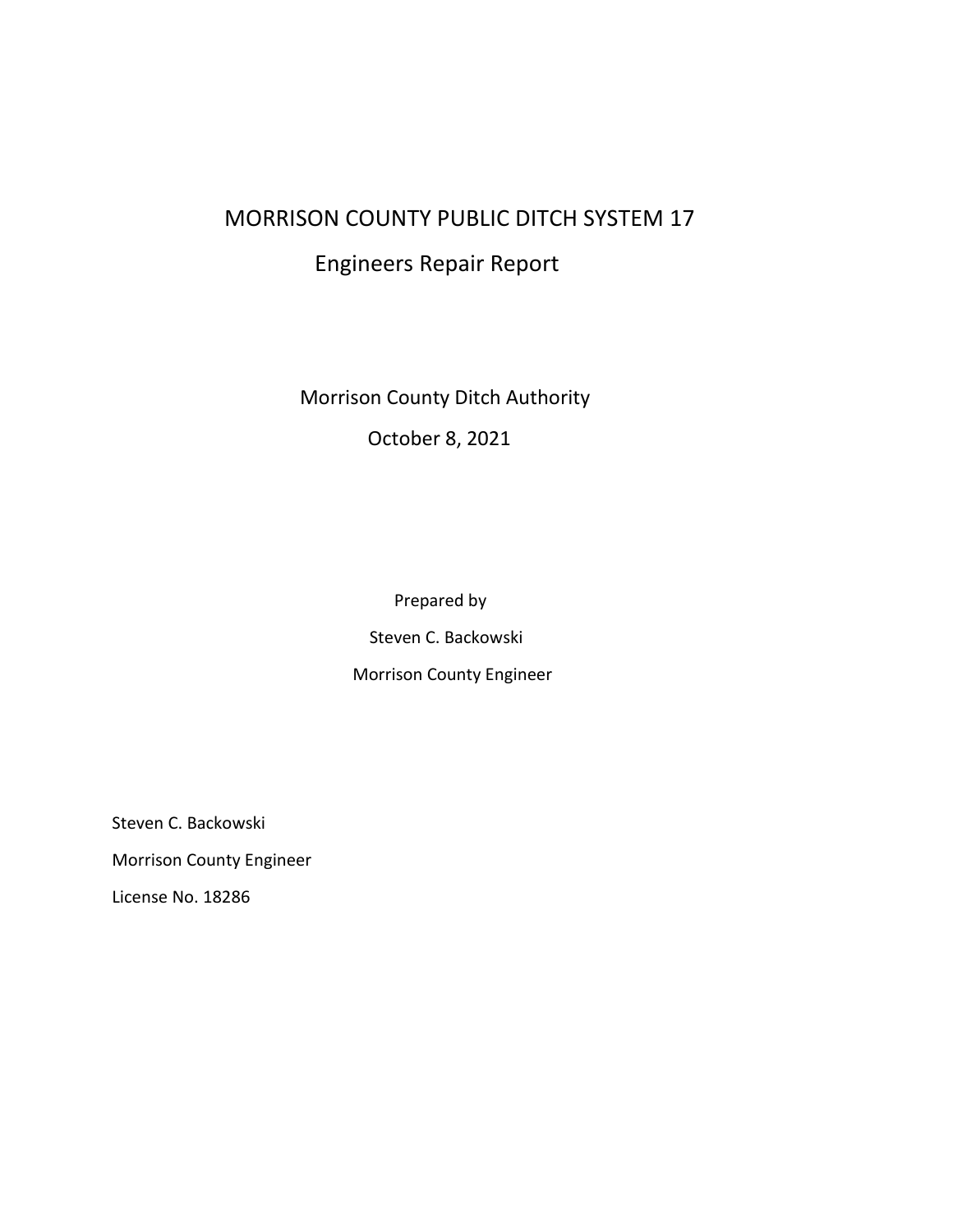Repair Report PD 17 10/08/2021

# **Public Ditch 17 Location**:

Beginning in the NW1/4 of Sec. 9-39-29 flowing in an easterly route to its discharge to Public Ditch 11. Public Ditch 17 crosses through section 9, 10, 11, 12 of Morrill Township and part of section 7 in Lakin Township. A distance of 4.6 miles.

# **Establishment:**

The records indicate that Ditch 17 was established in 1906 and the system consists of 24,295 feet of open ditch constructed with a 4-foot bottom 1:1 side slope. There is no Plan and profile on file with MCDPW. These documents are missing from the file.

# **Recent activity:**

In August 2020, a benefitted property owner of Ditch 17 contacted the MCDPW about conducting a maintenance cleaning of Ditch 17 and seeking information about what approvals would be necessary. Based on the condition of the ditch it appears that there has been unauthorized work on segments of the ditch over the time period since it was first constructed.

On July 7, 2020, the ditch was flown with drone technology. This inspection of the system was made, and it was found to be out of repair with the channel being restricted with sediment, brush, small trees, weeds, beaver cuttings and vegetative material. A segment of the ditch east of 345<sup>th</sup> Avenue has been realigned.

# **Findings:**

The Ditch System-17 consists of 4.6 miles in total length of open ditch. The ditch system is observable in the field as to most of its location. There is approximately 600 feet of Public Ditch 17 that has been filled in and the flow diverted to an alternate route in section 10 of Morrill Township. There are several locations along the system that have tree growth that will require removal so that repair can be conducted. The estimated length of these areas on the system are 1600 feet. There are 2 public road crossings of the system with the largest being a 48-inch round pipe. There are currently 5 private crossings of the system. The one rod perennial vegetation along the ditch is in place. The Public Ditch System 17 is out of repair and is not functioning as intended due to flow being restricted by a re-alignment and vegetation, trees, brush and sediment. The following would represent cost associated with bringing PD-17 back to approximately it's as constructed configuration.